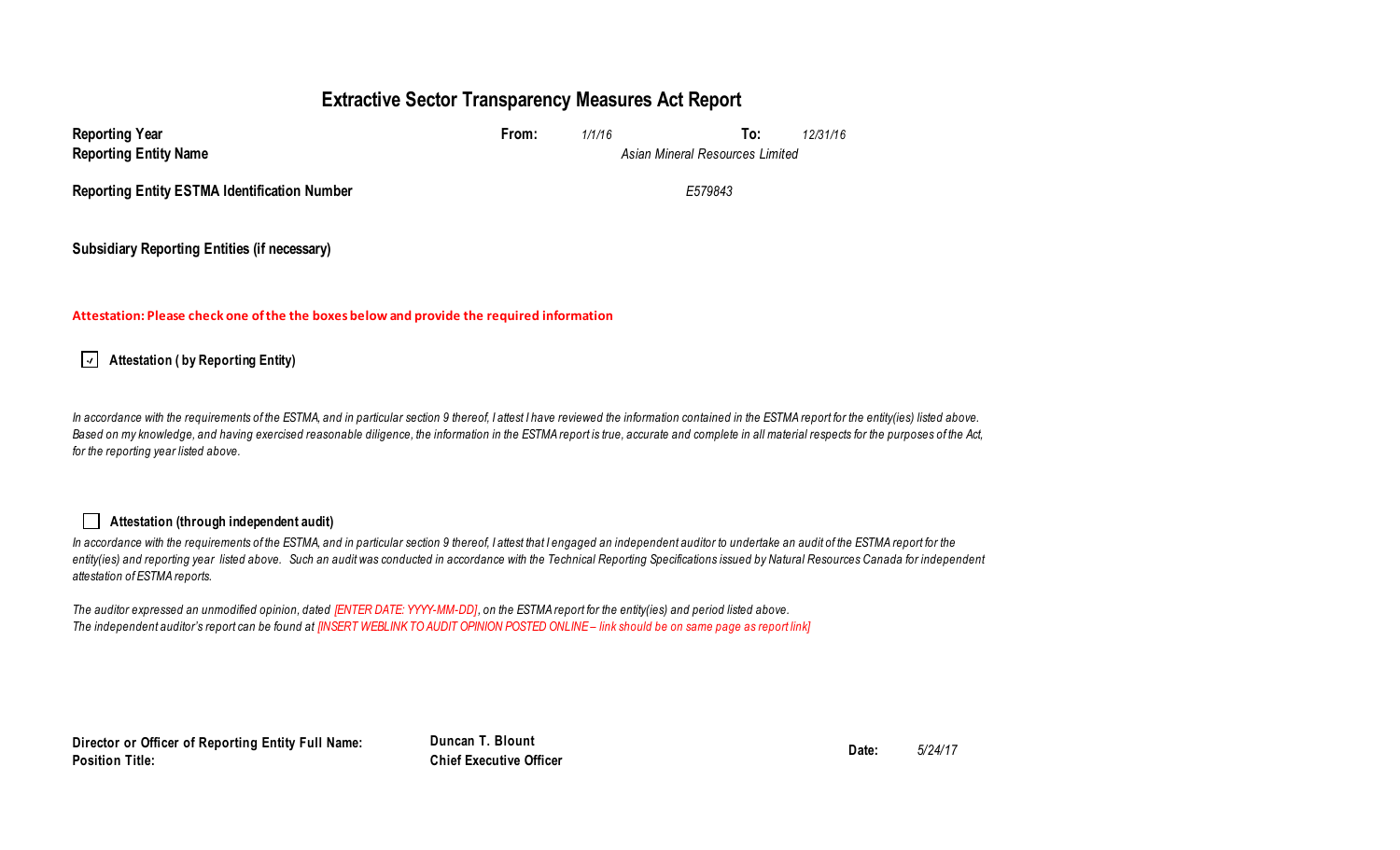# **Extractive Sector Transparency Measures Act - Annual Report**

| <b>Reporting Year</b><br><b>Reporting Entity Name</b>         | From: | 1/1/16<br>Asian Mineral Resources Limited | To: | 12/31/16 |
|---------------------------------------------------------------|-------|-------------------------------------------|-----|----------|
| <b>Reporting Entity ESTMA Identification</b><br><b>Number</b> |       | E579843                                   |     |          |
| <b>Subsidiary Reporting Entities (if</b><br>necessary)        |       |                                           |     |          |

| <b>Payments by Payee</b> |                         |             |                  |          |  |  |  |                                                                                                          |           |       |
|--------------------------|-------------------------|-------------|------------------|----------|--|--|--|----------------------------------------------------------------------------------------------------------|-----------|-------|
| Countrv                  | <b>Davoo Namo</b>       | Taves       | <b>Rovalties</b> | Fees A   |  |  |  | Production Entitlements Ronuses Dividends Infrastructure Improvement Payments Total Amount paid to Payee |           | Notes |
| Vietnam                  | Son La Tax Department   |             | \$3,450,000      |          |  |  |  |                                                                                                          | 3,450,000 |       |
| Vietnam                  | Gia Thuy Customs Export | \$6,720,000 |                  |          |  |  |  |                                                                                                          | 6,720,000 |       |
| Vietnam                  | Bac Yen Province EPF    |             |                  | ,660,000 |  |  |  |                                                                                                          | 1,660,000 |       |

All payments are reported in Canadian dollars. All payments were made in Vietnamese Dong (VND) and converted to Canadian Dollars (CAD) using the companies Financial Statement year end rate at December 31, 2016 - CAD/VND 16,949